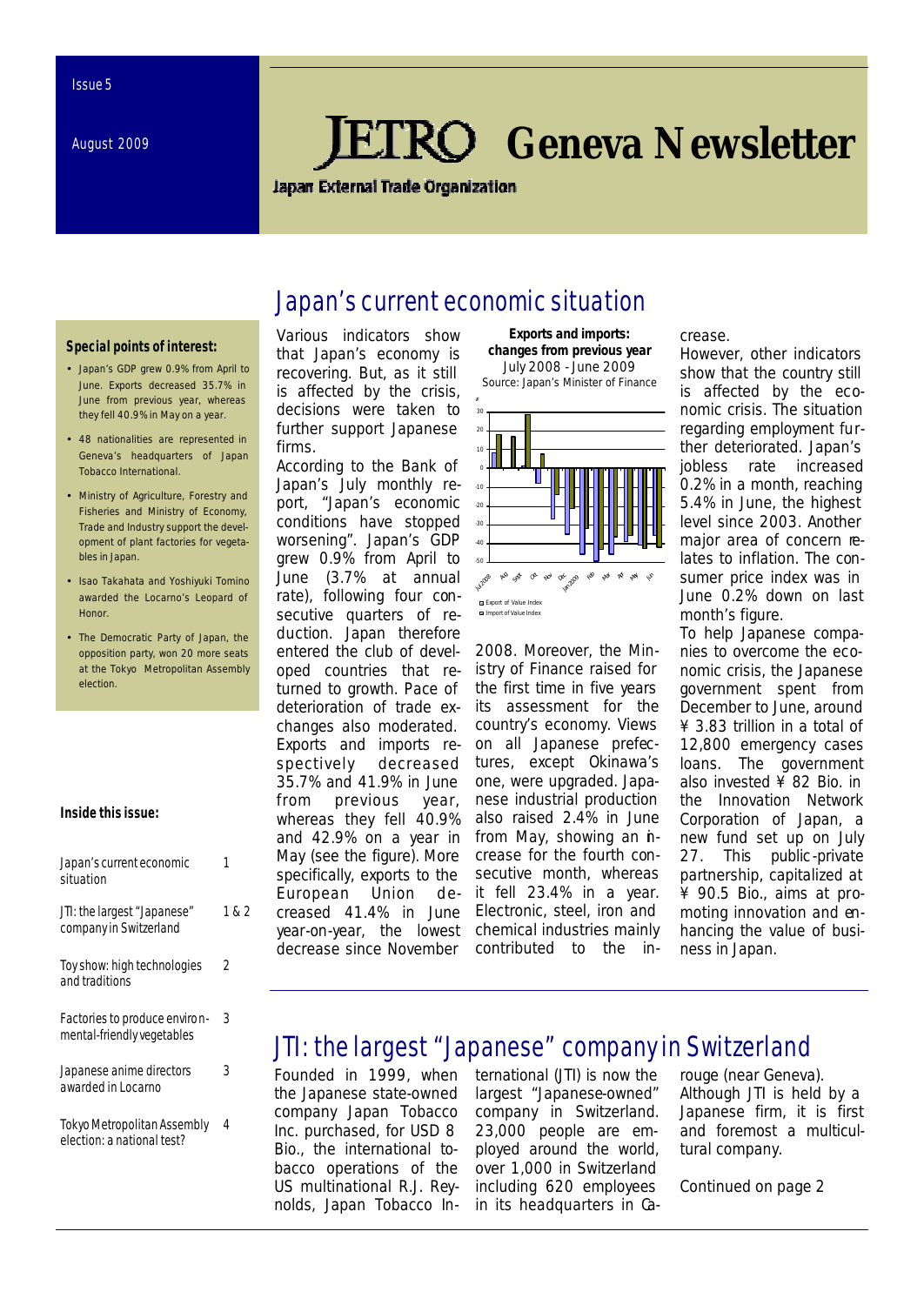

Japan Tobacco International's headquarter in Carouge (Canton of Geneva)

# JTI: the largest "Japanese" company in Switzerland

*Continued from page 1*

Staff members are from 90 different countries; 48 nationalities are represented in Geneva's headquarters and 11 on JTI's 16 Executive Committee members. "Such a multicultural context, is an *h*centive to understand and accept each other ", said Guy Côté, Media Relations Vice President. He further explained that the multinational make-up is actually a business asset. As JTI is represented throughout the world by autonomous regions and multinational staff, it works and blends easily with various cultures.

#### *"Decisions made in 1999 still are relevant today"*

JTI's global market share is now of 11% and its market capitalization is of approximately USD 32

Bio. According to Mr. Côté, "many strategic business decisions made in 1999 still are relevant today". JTI very early chose to focus on what it calls 'Global Flagship Brands' such as Winston, Mild Seven and Camel, three of the world's top five brands and this proved to be the right course to pursue. JTI is



Mr. Pierre de Labouchere, President and CEO, JTI

also producing other tobacco products such as "Snus", a traditional Swedish tobacco product consumed by placing it under the lip, a well talked about product these days. In its Geneva headquarters alone, JTI plans to hire 450 more people over the next 5 years. JTI plans to move its head office from Carouge to the Sécheron district of Geneva by 2013, "if we are lucky", said Mr. Côté, because more space is needed.

On the philanthropic front, JTI sponsors various activities in Switzerland. Some target disabled and elderly people, but JTI also sponsors a Japanese tearoom within the premises of the Asian museum "Rietberg" in Zurich as well as the concert tour in Switzerland of the traditional Japanese artist Kiraku Tsugaru-Shamisen.



Seasonal adjustment indices of toy industry and of all industries in Japan (2005=100) Source: METI

## Toy show: high technologies and traditions

Although the index of  $\hbox{\AA}$ pan's industrial production increased from 69.5 in February to 81 in June 2009, the index of toy industry raised sharply from 54.8 to 89.1 on the same period (2005=100). Toy industry is therefore recovering rapidly. Held from July 16 to 19, in Tokyo Big Sight West Exhibition Hall, the International Tokyo Toy Show 2009 was organized in a favorable context.

More than 130 companies were represented. About 20 of them were foreign firms. They came from Asia (Honk Kong, Korea and China), North America (USA and Canada) and Europe (Germany).

Companies exhibited hightechnology toys. For example, TOMY Company Ltd. showed the tiny infra-red light controlled robot "Robot-Q". Its size is only 3.4 centimeter high and its weight is 12 grams. The toy company also exhibited the "Bowlingual voice". This device is able to translate dog emotions into six emotional categories.

Progresses have also been made in already existing electronic toys. The "Voice Command Heli R/C Helicopter" is controlled by the sound of the human voice. It also includes sensors for automatically detecting above obstacles to stop ascension of the helicopter. While incorporating high technology devices, some exhibited toys relate to traditions, such as the Japanese cuisine. A machine toy is for example designed to help children to cook "gyoza", a raviolilike dish, which became popular in Japan.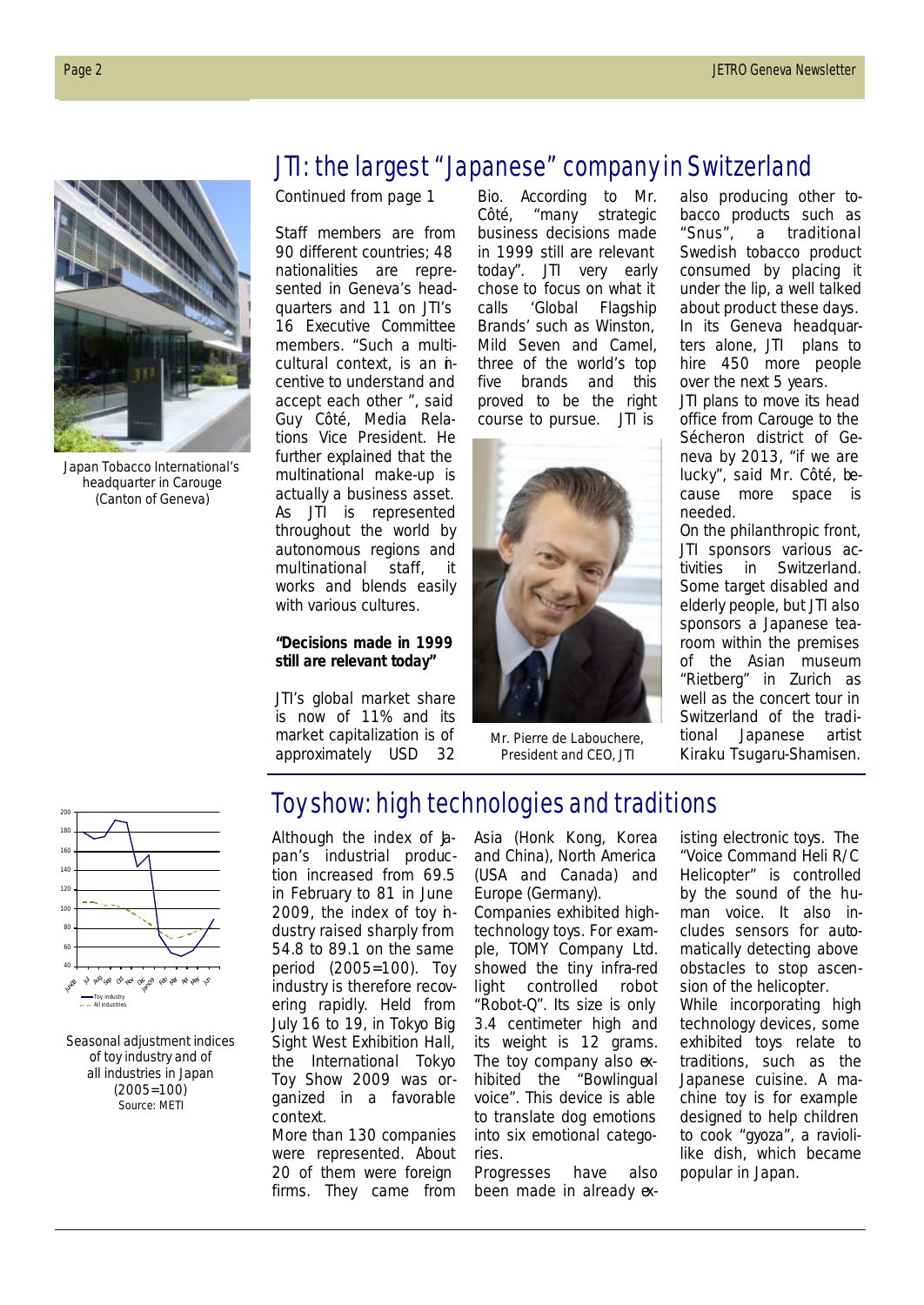## Factories to produce environmental-friendly vegetables

As only 12.6% of its surface is composed of arable lands1, Japan has limited capacity to meet the food needs of its 127.6 Mio. inhabitants2. As a consequence, Japan imported in June 2009 ¥ 27,417 Mio of vegetables3.

However, Japan may in the future become selfsufficient in food thanks to the development of vegetable plant factories. Plant factories are facilities where productions of vegetables are continuously and automatically produced in all seasons by controlling all environmental conditions such as light, temperature, humidity and even, the level of

carbon (see the picture). 74 companies now joined the Plant Factory Research Group, launched in June 2009. Japan's government decided to spend additional budget ¥ 15 Bio. in FY 2009 to back this project. Infrastructures are supported by the Ministry of Agriculture, Forestry and Fisheries, whereas R&D is supported by the Ministry of Economy, Trade and Industry. Plant factories today have

various advantages. Production is well-planned with extremely high yields. Vegetables can be produced in a small space with an optimized environmental control.

Vegetables also are envi-

ronmental-friendly products. Production of vegetables is free of pesticide. As a consequence, vegetables can be eaten without washing.

Quality and safety of vegetables are ensured. Interest in such issues of Japanese customers is likely to have increased in the early 2000s, following the spread of the BSE (Bovine Spongiform Encephalopathy, "mad-cow disease") throughout the world.

<sup>1</sup>"Statistical Handbook of Japan 2008", Statistics Bureau, Ministry of Internal Affairs and Communications.

<sup>3</sup> Trade statistics, Ministry of Finance, July 23, 2009.



Image of the model plant factory Source: METI

### Japanese anime directors awarded in Locarno

The 62nd Film Festival Locarno, held from August 5 to 15, organized, in collaboration with the National Cinema Museum in Turin, Italy, a retrospective on Japanese anime entitled "Manga Impact".

Whereas the retrospective of the festival generally focuses on movie directors, it was decided this year to dedicate the festival to the Japanese movies and TV series that  $\alpha$ panded in Western Europe and in the USA since the 1970s.

Around 60 movies and TV series were screened during the Locarno festival, including masterpieces of the Ghibli movie studio, games console inspired movies (Pokemon) and worldwide successful movies (Dragon Ball).

Piazza Grande also hosted the Manga night on August 10. Four anime movies were screened, including *Mobile Suit Gundam*  (1981), a movie adaptation never seen in Europe before of a legendary TV series that revolutionized the «robot» genre.

The Leopard of Honor was awarded to two of the most famous anime directors, namely Isao Takahata (*Heidi*, 1974, *Grave of the Fireflies, 1988; Pom Poko, 1994)* and Yoshiyuki Tomino (*Mobile Suit Gundam*, 1979), respectively on August 6 and 10.

The first anime movie was screened in 1917. Japa-

nese movie industry started to mass-product animes in Japan in the 1950s. Osuma Tezuki popularized the genre with the comic story "Astro Boy". Sold at a very low price, anime characters often had limited movements. Japanese animes exported successfully in Europe (Germany, France, Italy and the UK) and in the USA throughout the 1970s, 1980s and 1990s. The Japanese anime industry (movies, TV series, books and video games) is today affected by the economic crisis. However, value of the *n*dustry is estimated at USD 4.2 Bio.

<sup>2</sup> As of February 1, Statistics Bureau.